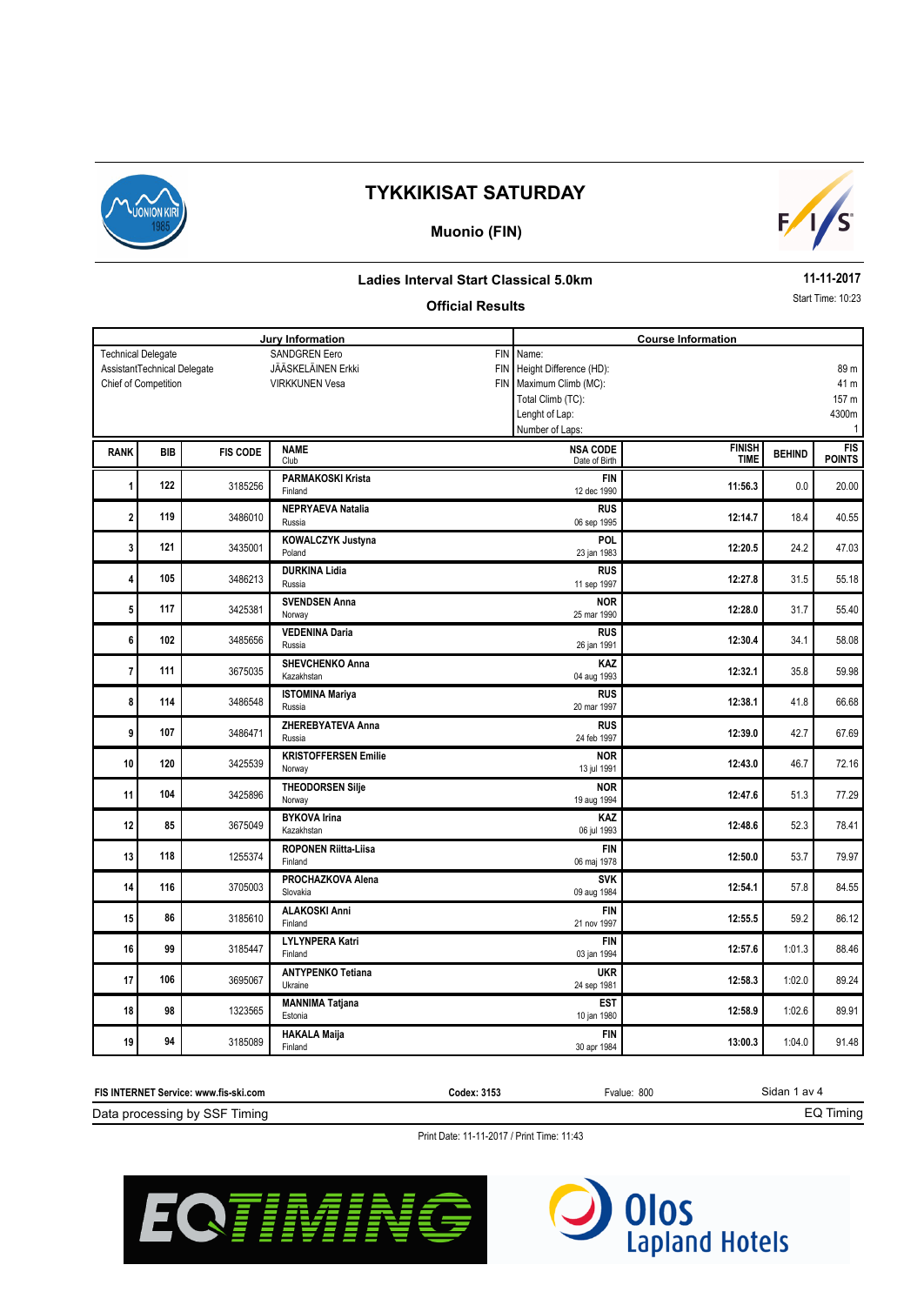

## **Muonio (FIN)**



#### **Ladies Interval Start Classical 5.0km**

## **Official Results**

**11-11-2017** Start Time: 10:23

| <b>RANK</b> | <b>BIB</b> | <b>FIS CODE</b> | <b>NAME</b>                               | <b>NSA CODE</b>             | <b>FINISH</b> | <b>BEHIND</b> | <b>FIS</b>    |
|-------------|------------|-----------------|-------------------------------------------|-----------------------------|---------------|---------------|---------------|
|             |            |                 | Club<br><b>TAKIZAWA Kozue</b>             | Date of Birth<br><b>JPN</b> | <b>TIME</b>   |               | <b>POINTS</b> |
| 20          | 103        | 3305193         | Japan                                     | 05 dec 1995                 | 13:04.0       | 1:07.7        | 95.61         |
| 21          | 79         | 3665023         | <b>KAMINSKAYA Valiantsina</b><br>Belarus  | <b>BLR</b><br>05 sep 1987   | 13:07.1       | 1:10.8        | 99.07         |
| 22          | 100        | 3125046         | LI Xin<br>China                           | <b>CHN</b><br>31 jul 1992   | 13:07.7       | 1:11.4        | 99.74         |
| 23          | 113        | 3425565         | <b>MYRSETH Merete</b><br>Norway           | <b>NOR</b><br>14 jan 1992   | 13:08.1       | 1:11.8        | 100.19        |
| 24          | 112        | 1319976         | <b>KOLOMINA Yelena</b><br>Kazakhstan      | KAZ<br>24 jan 1981          | 13:08.3       | 1:12.0        | 100.41        |
| 25          | 65         | 3185508         | <b>ANTELL Jennifer</b><br>Finland         | <b>FIN</b><br>24 dec 1993   | 13:09.0       | 1:12.7        | 101.20        |
| 26          | 82         | 3395086         | <b>VEERPALU Anette</b><br>Estonia         | <b>EST</b><br>24 jul 1996   | 13:10.1       | 1:13.8        | 102.42        |
| 27          | 91         | 3185299         | RAHKOLA Hennariikka<br>Finland            | <b>FIN</b><br>18 aug 1992   | 13:10.3       | 1:14.0        | 102.65        |
| 28          | 88         | 3185633         | <b>NISSINEN Vilma</b><br>Finland          | <b>FIN</b><br>19 nov 1997   | 13:11.5       | 1:15.2        | 103.99        |
| 29          | 90         | 3185109         | <b>HEISKANEN Heli</b><br>Finland          | <b>FIN</b><br>31 mar 1981   | 13:17.1       | 1:20.8        | 110.24        |
| 30          | 108        | 1142563         | SHEVCHENKO Valentyna<br>Ukraine           | <b>UKR</b><br>02 okt 1975   | 13:17.8       | 1:21.5        | 111.02        |
| 31          | 96         | 3395035         | <b>ALBA Laura</b><br>Estonia              | <b>EST</b><br>14 nov 1985   | 13:18.3       | 1:22.0        | 111.58        |
| 32          | 76         | 3675018         | <b>MATROSSOVA Marina</b><br>Kazakhstan    | <b>KAZ</b><br>02 jul 1990   | 13:18.5       | 1:22.2        | 111.81        |
| 33          | 51         | 3486350         | <b>SEVERINA Irina</b><br>Russia           | <b>RUS</b><br>02 maj 1996   | 13:19.6       | 1:23.3        | 113.03        |
| 34          | 81         | 3185562         | <b>HAGER Julia</b><br>Finland             | <b>FIN</b><br>29 aug 1996   | 13:21.7       | 1:25.4        | 115.38        |
| 35          | 73         | 3185625         | <b>ALATALO Sanni</b><br>Finland           | <b>FIN</b><br>07 mar 1997   | 13:24.0       | 1:27.7        | 117.95        |
| 36          | 92         | 3675066         | <b>TYULENEVA Valeriya</b><br>Kazakhstan   | KAZ<br>27 sep 1997          | 13:25.4       | 1:29.1        | 119.51        |
| 37          | 89         | 3675029         | <b>STOYAN Anna</b><br>Kazakhstan          | KAZ<br>18 feb 1993          | 13:27.1       | 1:30.8        | 121.41        |
| 38          | 70         | 3125070         | <b>MA Qinghua</b><br>China                | CHN<br>26 maj 1995          | 13:28.1       | 1:31.8        | 122.53        |
| 39          | 109        | 3185603         | SAARI Anna-Kaisa<br>Finland               | <b>FIN</b><br>04 apr 1995   | 13:28.7       | 1:32.4        | 123.20        |
| 40          | 72         | 3185516         | <b>TORVINEN Petra</b><br>Finland          | <b>FIN</b><br>25 nov 1994   | 13:30.6       | 1:34.3        | 125.32        |
| 41          | 110        | 3425166         | <b>SVENKERUD Berthe Annette</b><br>Norway | <b>NOR</b><br>11 dec 1985   | 13:36.0       | 1:39.7        | 131.35        |
| 42          | 83         | 3045009         | <b>WATSON Aimee</b><br>Australia          | <b>AUS</b><br>28 jul 1987   | 13:37.7       | 1:41.4        | 133.25        |

Sidan 2 av 4 Data processing by SSF Timing **FIS INTERNET Service: www.fis-ski.com Codex: 3153** Fvalue: 800

EQ Timing



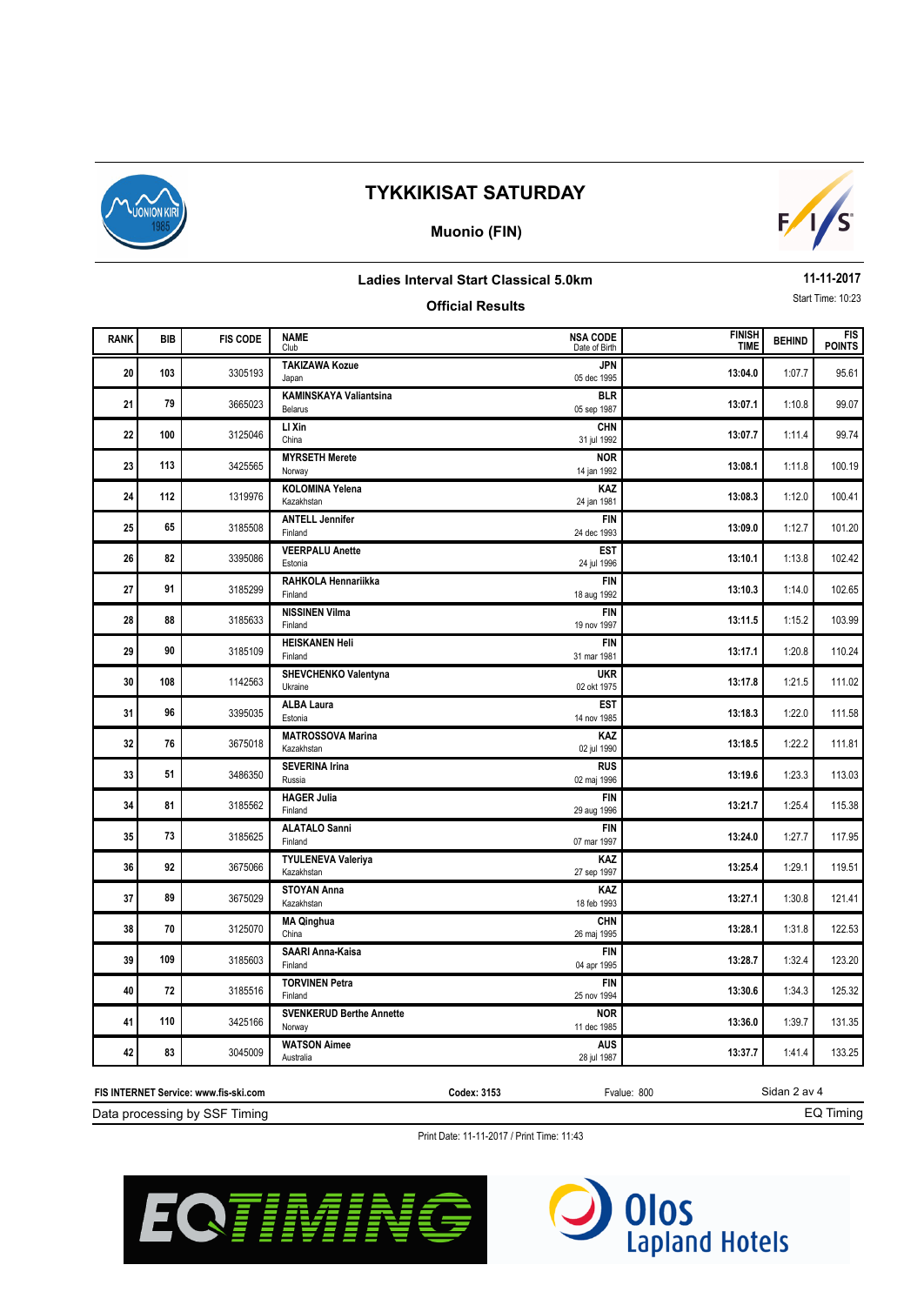

## **Muonio (FIN)**



### **Ladies Interval Start Classical 5.0km**

## **Official Results**

**11-11-2017** Start Time: 10:23

| <b>RANK</b> | BIB | <b>FIS CODE</b> | <b>NAME</b><br>Club                        | <b>NSA CODE</b><br>Date of Birth | <b>FINISH</b><br><b>TIME</b> | <b>BEHIND</b> | <b>FIS</b><br><b>POINTS</b> |
|-------------|-----|-----------------|--------------------------------------------|----------------------------------|------------------------------|---------------|-----------------------------|
|             | 93  | 3426234         | <b>MATHISEN Ingrid</b><br>Norway           | <b>NOR</b><br>03 jun 1996        | 13:37.7                      | 1:41.4        | 133.25                      |
| 44          | 68  | 3185337         | <b>RASANEN Riikka-Liisa</b><br>Finland     | <b>FIN</b><br>15 dec 1991        | 13:37.9                      | 1:41.6        | 133.47                      |
| 45          | 80  | 3675046         | RYAZHKO Darya<br>Kazakhstan                | <b>KAZ</b><br>11 sep 1995        | 13:38.0                      | 1:41.7        | 133.58                      |
| 46          | 75  | 3125023         | <b>MAN Dandan</b><br>China                 | <b>CHN</b><br>05 maj 1989        | 13:39.8                      | 1:43.5        | 135.59                      |
| 47          | 58  | 3185290         | <b>PELTTARI Elisa</b><br>Finland           | <b>FIN</b><br>28 okt 1989        | 13:47.4                      | 1:51.1        | 144.08                      |
| 48          | 84  | 3305194         | <b>TANAKA Yukari</b><br>Japan              | <b>JPN</b><br>03 jan 1996        | 13:49.6                      | 1:53.3        | 146.54                      |
| 49          | 67  | 3255002         | JONSDOTTIR Elsa-Gudrun<br>Iceland          | <b>ISL</b><br>26 mar 1986        | 13:52.0                      | 1:55.7        | 149.22                      |
| 50          | 59  | 3515009         | <b>DONZALLAZ Nicole</b><br>Switzerland     | SUI<br>22 feb 1981               | 13:52.1                      | 1:55.8        | 149.33                      |
| 51          | 95  | 3305240         | <b>KODAMA Miki</b><br>Japan                | <b>JPN</b><br>21 nov 1996        | 13:58.4                      | 2:02.1        | 156.37                      |
| 52          | 78  | 3185316         | <b>AHOKAS lina</b><br>Finland              | <b>FIN</b><br>14 sep 1990        | 14:03.3                      | 2:07.0        | 161.84                      |
| 53          | 54  | 3125095         | <b>MENG Honglian</b><br>China              | <b>CHN</b><br>02 sep 1997        | 14:08.9                      | 2:12.6        | 168.09                      |
| 54          | 55  | 3185672         | <b>KEMPPAINEN Mija</b><br>Finland          | <b>FIN</b><br>12 maj 1993        | 14:15.1                      | 2:18.8        | 175.02                      |
| 55          | 66  | 3185363         | LOUKUSA Eevakaisa<br>Finland               | <b>FIN</b><br>24 okt 1992        | 14:18.1                      | 2:21.8        | 178.37                      |
| 56          | 74  | 3305021         | <b>ISHIGAKI Sumiko</b><br>Japan            | <b>JPN</b><br>05 feb 1985        | 14:24.6                      | 2:28.3        | 185.63                      |
| 57          | 56  | 3185289         | <b>LEHTOLA Krista</b><br>Finland           | <b>FIN</b><br>01 jan 1991        | 14:29.0                      | 2:32.7        | 190.54                      |
| 58          | 69  | 3555036         | <b>MUIZNIECE Anda</b><br>Latvia            | LAT<br>20 nov 1991               | 14:31.2                      | 2:34.9        | 193.00                      |
| 59          | 60  | 3305153         | <b>OTSUKA Yuka</b><br>Japan                | <b>JPN</b><br>03 okt 1990        | 14:35.6                      | 2:39.3        | 197.91                      |
| 60          | 57  | 3725008         | <b>CHINBAT Otgontsetseg</b><br>Mongolia    | <b>MGL</b><br>30 apr 1991        | 14:39.9                      | 2:43.6        | 202.72                      |
| 61          | 64  | 3185544         | <b>VAHAKUOPUS Pia</b><br>Finland           | <b>FIN</b><br>03 jul 1996        | 14:40.4                      | 2:44.1        | 203.28                      |
| 62          | 61  | 3745008         | <b>GALSTYAN Katya</b><br>Armenia           | <b>ARM</b><br>01 jan 1993        | 14:44.3                      | 2:48.0        | 207.63                      |
| 63          | 53  | 3725014         | <b>ARIUNSANAA Enkhtuul</b><br>Mongolia     | <b>MGL</b><br>14 jan 1996        | 14:48.6                      | 2:52.3        | 212.43                      |
| 64          | 46  | 3725009         | <b>ARIUNTUNGALAG Enkhbayar</b><br>Mongolia | <b>MGL</b><br>15 jan 1997        | 15:30.6                      | 3:34.3        | 259.34                      |
| 65          | 52  | 3185634         | <b>REIJONEN Erika</b><br>Finland           | <b>FIN</b><br>25 sep 1997        | 16:42.2                      | 4:45.9        | 339.31                      |
|             |     |                 |                                            |                                  |                              |               |                             |

Data processing by SSF Timing **FIS INTERNET Service: www.fis-ski.com Codex: 3153** Fvalue: 800 Sidan 3 av 4 EQ Timing